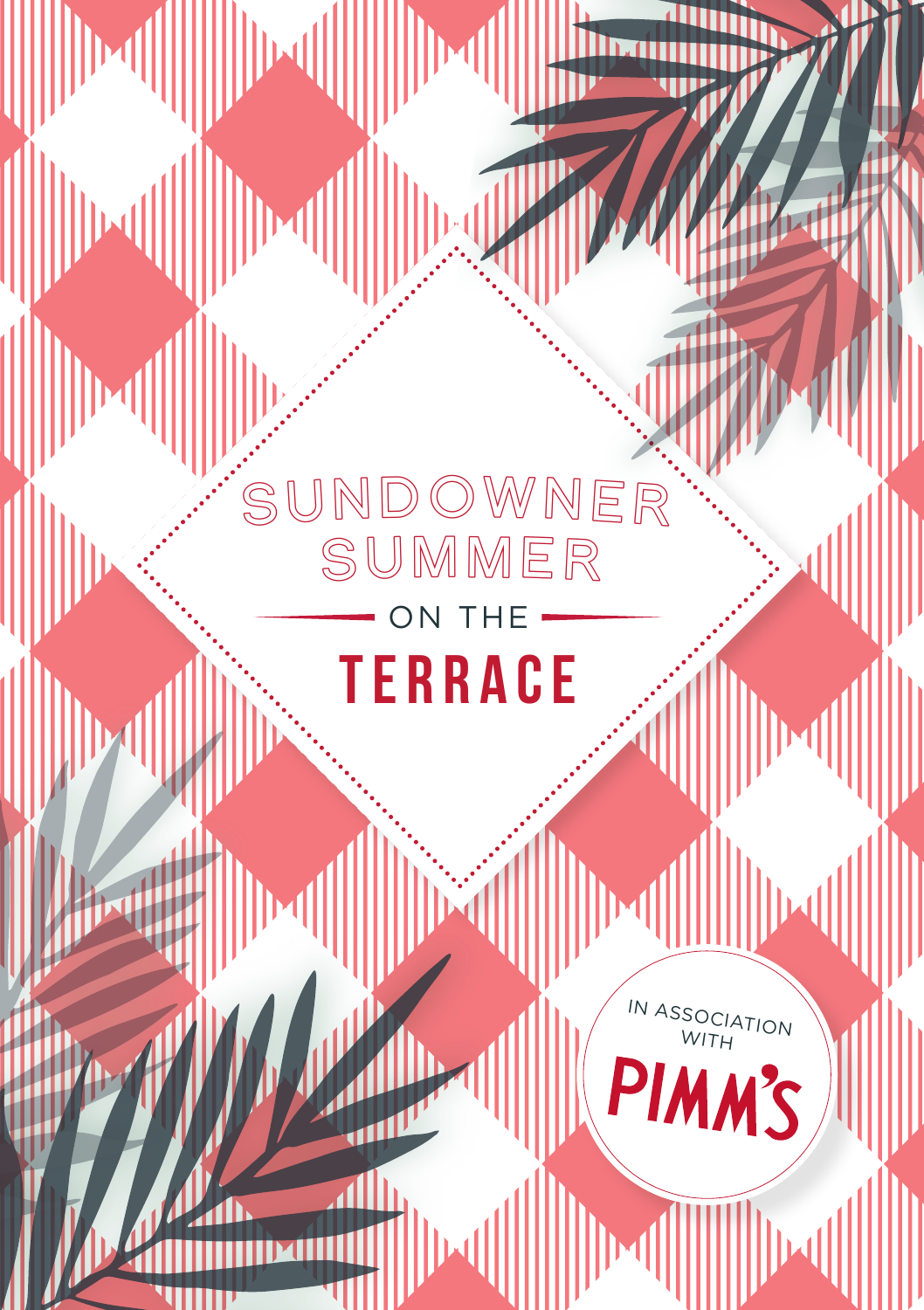# SPRITZ SUNDAY

IN ASSOCIATION

ANY 2 SPRITZES FROM OUR DRINKS MENU & 1 SMALL PLATE FOR £20

*Choose from:*

Garlic & Chilli Chicken Bites Roasted Cauliflower Pakora Mini Mac n Cheese

Fries

# <sup>P</sup>IMM'<sup>S</sup> <sup>S</sup>UNDOWNE<sup>R</sup> -SPECIALS

SUNDOWNER SPRITZ £9.50 Pimm's Sundowner / Prosecco / Soda / Fresh Strawberry

RASPBERRY SUNDOWNER FIZZ £9.00 Pimm's Sundowner / Raspberry / Lemon / Sugar / Fever-Tree Raspberry and Orange Blossom Soda

STRAWBERRY & LIME SPRITZ £9.00 Pimm's Sundowner / Strawberry / Fever-Tree Mexican Lime Soda / Prosecco

BLOODY ORANGE SPRITZ £9.00 Tanqueray Sevilla / Fever-Tree Italian Blood Orange Soda / Prosecco

RASPBERRY & ORANGE SPRITZ £9.00 Gordon's Pink / Fever-Tree Raspberry and Orange Blossom Soda / Prosecco

MEXICAN LIME SPRITZ £9.00 Ketel One Vodka / Fever-Tree Mexican Lime Soda / Lime / Prosecco



AVAILABLE EVERY SUNDAY 2-5PM **AVAILABLE EVERY SUNDAY 2-5PM** TURNOVER FOR SOME TASTY BITES >>>